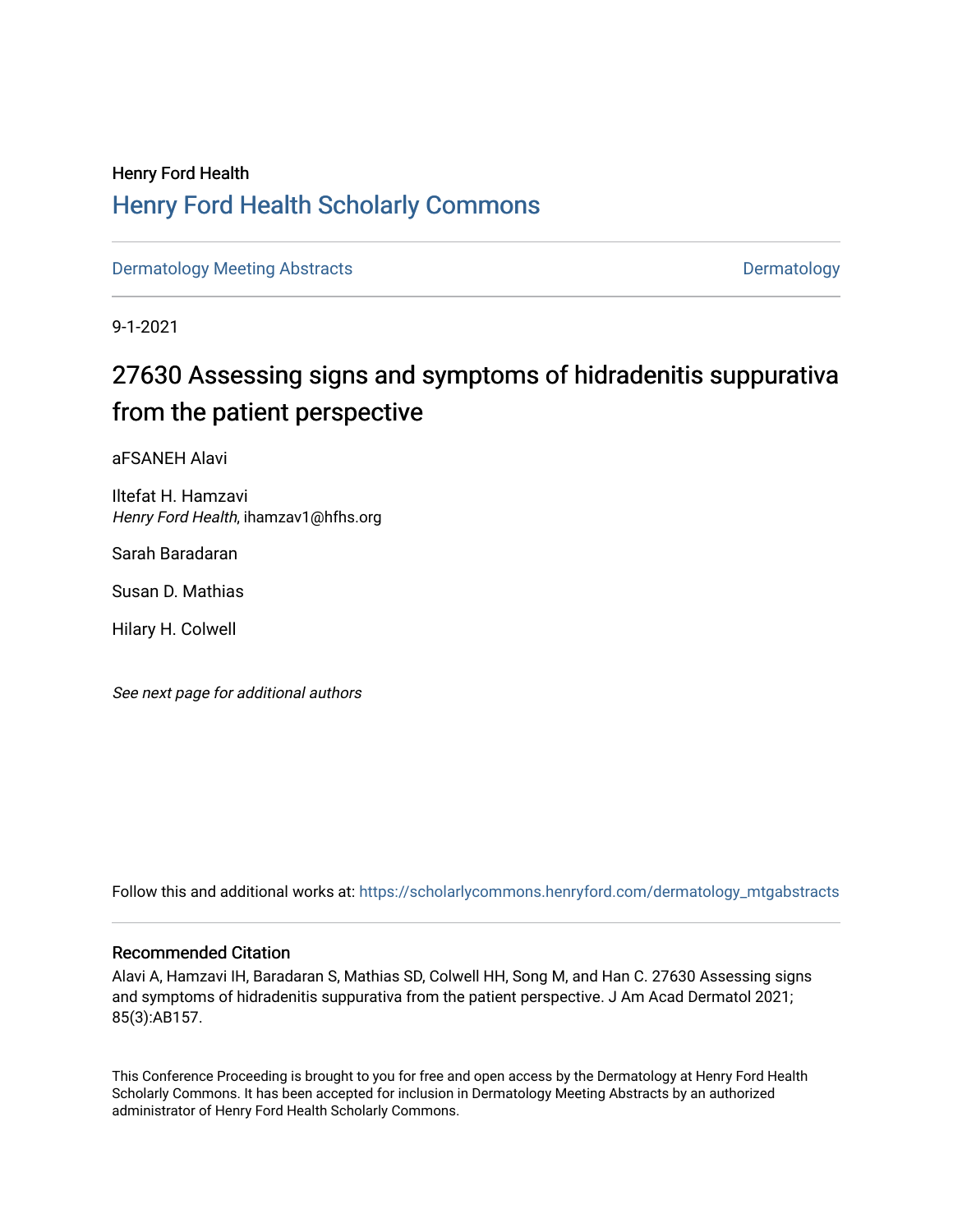## Authors

aFSANEH Alavi, Iltefat H. Hamzavi, Sarah Baradaran, Susan D. Mathias, Hilary H. Colwell, Michael Song, and Chenglong Han